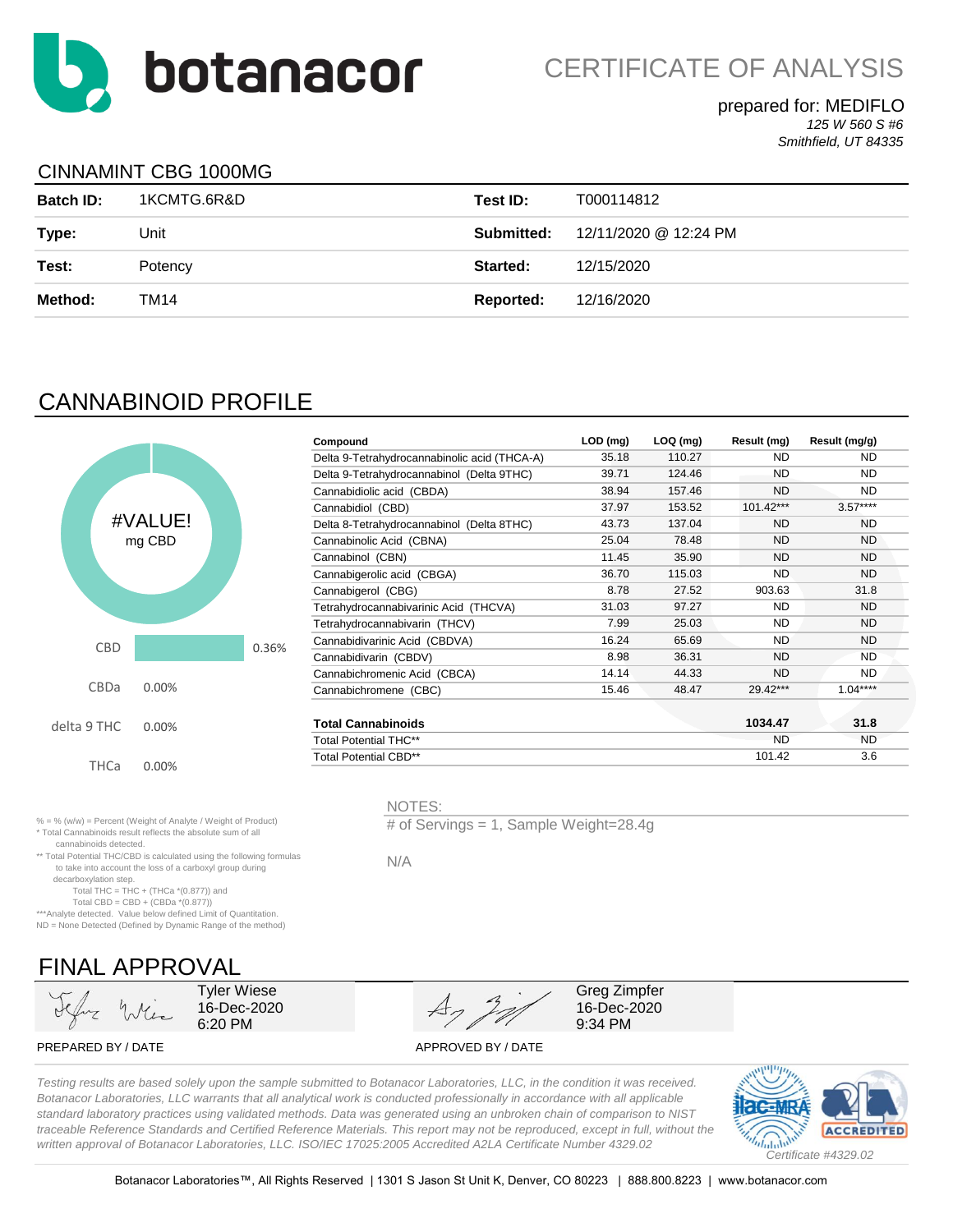

#### prepared for: MEDIFLO *125 W 560 S #6 SMITHFIELD, UT 84335*

### CINNAMINT CBG 1000MG

| <b>Batch ID:</b> | 1KCMTG.6R&D       | Test ID:          | T000114813            |
|------------------|-------------------|-------------------|-----------------------|
| Type:            | Concentrate       | <b>Submitted:</b> | 12/11/2020 @ 12:24 PM |
| Test:            | Residual Solvents | Started:          | 12/16/2020            |
| Method:          | TM04              | Reported:         | 12/16/2020            |

# RESIDUAL SOLVENTS

| <b>Solvent</b>                          | <b>Dynamic Range (ppm)</b> | <b>Result (ppm)</b> |
|-----------------------------------------|----------------------------|---------------------|
| Propane                                 | 113 - 2267                 | *ND                 |
| <b>Butanes</b><br>(Isobutane, n-Butane) | 214 - 4273                 | *ND                 |
| Methanol                                | 64 - 1285                  | *ND                 |
| Pentane                                 | $106 - 2119$               | *ND                 |
| Ethanol                                 | 106 - 2129                 | *ND                 |
| Acetone                                 | 104 - 2086                 | *ND                 |
| <b>Isopropyl Alcohol</b>                | 105 - 2106                 | *ND                 |
| Hexane                                  | $6 - 126$                  | *ND                 |
| <b>Ethyl Acetate</b>                    | 102 - 2047                 | *ND                 |
| <b>Benzene</b>                          | $0.2 - 4$                  | *ND                 |
| <b>Heptanes</b>                         | 104 - 2077                 | *ND                 |
| Toluene                                 | 18 - 369                   | *ND                 |
| Xylenes<br>(m,p,o-Xylenes)              | 133 - 2669                 | *ND                 |

\* ND = None Detected (Defined by Dynamic Range of the method)

NOTES:

N/A

## FINAL APPROVAL



Sam Smith 16-Dec-2020 3:34 PM



Greg Zimpfer 16-Dec-2020 4:03 PM

PREPARED BY / DATE APPROVED BY / DATE

*Testing results are based solely upon the sample submitted to Botanacor Laboratories, LLC, in the condition it was received. Botanacor Laboratories, LLC warrants that all analytical work is conducted professionally in accordance with all applicable standard laboratory practices using validated methods. Data was generated using an unbroken chain of comparison to NIST traceable Reference Standards and Certified Reference Materials. This report may not be reproduced, except in full, without the written approval of Botanacor Laboratories, LLC. ISO/IEC 17025:2005 Accredited A2LA Certificate Number 4329.02*



Botanacor Laboratories™, All Rights Reserved | 1301 S Jason St Unit K, Denver, CO 80223 | 888.800.8223 | www.botanacor.com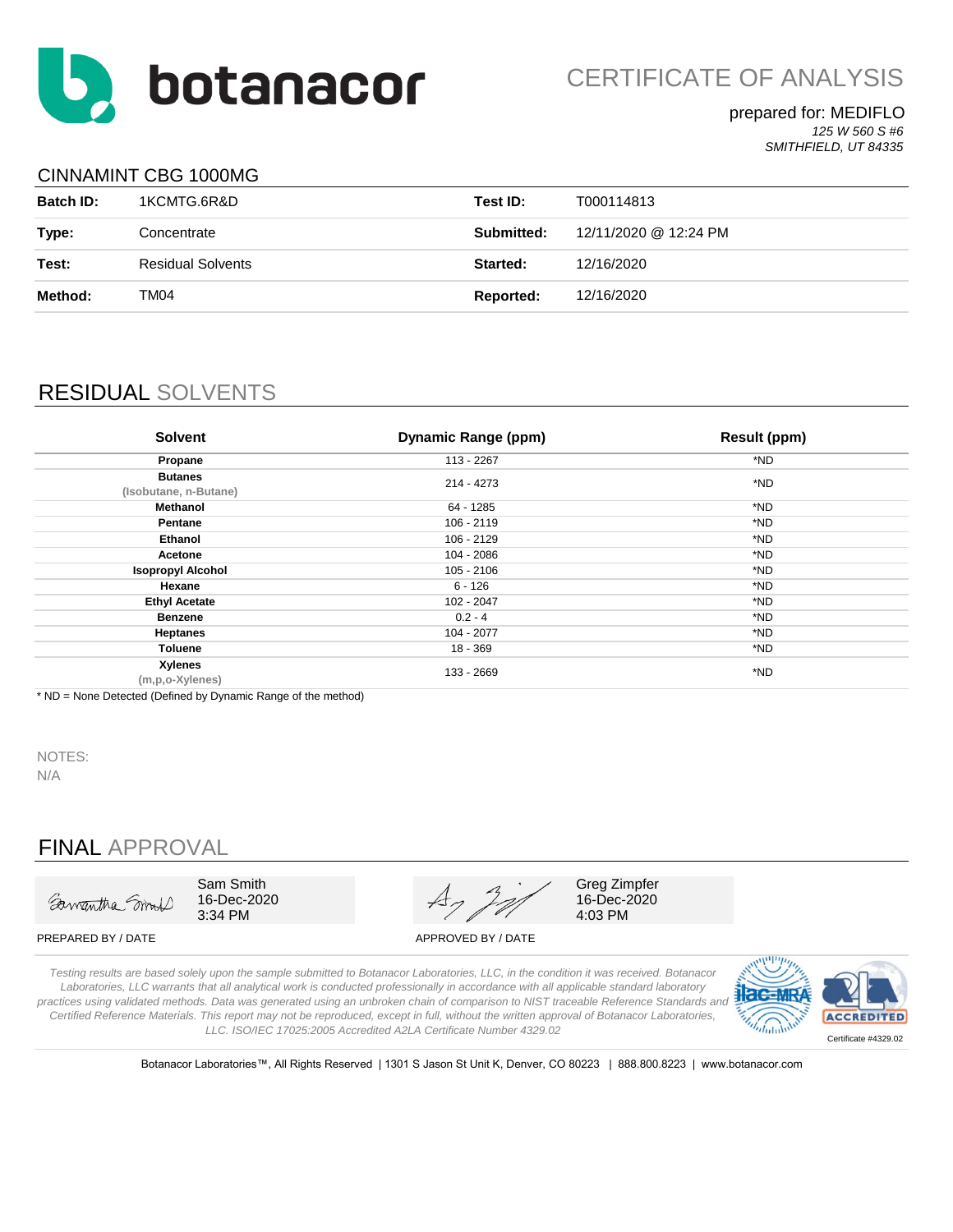

### prepared for: MEDIFLO *125 W 560 S #6*

*Smithfield, UT 84335*

## CINNAMINT CBG 1000MG

| <b>Batch ID:</b> | 1KCMTG.6R&D       | Test ID:   | T000114815            |
|------------------|-------------------|------------|-----------------------|
| Type:            | Concentrate       | Submitted: | 12/11/2020 @ 12:24 PM |
| Test:            | <b>Pesticides</b> | Started:   | 12/15/2020            |
| Method:          | TM17              | Reported:  | 12/17/2020            |

## PESTICIDE RESIDUE

| Compound            | Dynamic Range (ppb) | Result (ppb) | Compound         | Dynamic Range (ppb) | Result (ppb) |
|---------------------|---------------------|--------------|------------------|---------------------|--------------|
| Acephate            | $41 - 2183$         | $ND^*$       | <b>Malathion</b> | $260 - 2183$        | $ND^*$       |
| Acetamiprid         | $37 - 2183$         | $ND^*$       | Metalaxyl        | $43 - 2183$         | $ND^*$       |
| Abamectin           | >288                | $ND^*$       | Methiocarb       | $39 - 2183$         | $ND^*$       |
| Azoxystrobin        | $40 - 2183$         | $ND^*$       | Methomyl         | $41 - 2183$         | $ND^*$       |
| <b>Bifenazate</b>   | $26 - 2183$         | $ND^*$       | MGK 264 1        | 138 - 2183          | $ND^*$       |
| <b>Boscalid</b>     | 44 - 2183           | $ND^*$       | MGK 264 2        | 111 - 2183          | $ND^*$       |
| Carbaryl            | $37 - 2183$         | $ND^*$       | Myclobutanil     | $37 - 2183$         | $ND^*$       |
| Carbofuran          | $38 - 2183$         | $ND^*$       | Naled            | 46 - 2183           | $ND^*$       |
| Chlorantraniliprole | $46 - 2183$         | $ND^*$       | Oxamyl           | $41 - 2183$         | $ND^*$       |
| Chlorpyrifos        | $38 - 2183$         | $ND^*$       | Paclobutrazol    | $40 - 2183$         | $ND^*$       |
| Clofentezine        | 254 - 2183          | $ND^*$       | Permethrin       | 275 - 2183          | $ND^*$       |
| <b>Diazinon</b>     | 272 - 2183          | $ND^*$       | Phosmet          | $40 - 2183$         | $ND^*$       |
| <b>Dichlorvos</b>   | >262                | $ND^*$       | Prophos          | 274 - 2183          | $ND^*$       |
| Dimethoate          | $39 - 2183$         | $ND^*$       | Propoxur         | $38 - 2183$         | $ND^*$       |
| E-Fenpyroximate     | 203 - 2183          | $ND^*$       | Pyridaben        | 252 - 2183          | $ND^*$       |
| Etofenprox          | $38 - 2183$         | $ND^*$       | Spinosad A       | $25 - 2183$         | $ND^*$       |
| Etoxazole           | 258 - 2183          | $ND^*$       | Spinosad D       | $69 - 2183$         | $ND^*$       |
| Fenoxycarb          | $>36$               | $ND^*$       | Spiromesifen     | >222                | $ND^*$       |
| Fipronil            | $31 - 2183$         | $ND^*$       | Spirotetramat    | >248                | $ND^*$       |
| Flonicamid          | $31 - 2183$         | $ND^*$       | Spiroxamine 1    | 17 - 2183           | $ND^*$       |
| Fludioxonil         | >299                | $ND^*$       | Spiroxamine 2    | $21 - 2183$         | $ND^*$       |
| Hexythiazox         | $38 - 2183$         | $ND^*$       | Tebuconazole     | 289 - 2183          | $ND^*$       |
| Imazalil            | 261 - 2183          | $ND^*$       | Thiacloprid      | $39 - 2183$         | $ND^*$       |
| Imidacloprid        | $41 - 2183$         | $ND^*$       | Thiamethoxam     | $41 - 2183$         | $ND^*$       |
| Kresoxim-methyl     | 41 - 2183           | $ND^*$       | Trifloxystrobin  | $39 - 2183$         | $ND^*$       |

\* ND = None Detected (Defined by Dynamic Range of the method)

N/A

# FINAL APPROVAL

Type Bul

Taylor Brevik 17-Dec-2020 11:13 AM

Ben Minton

Ben Minton 17-Dec-2020 6:54 PM

PREPARED BY / DATE APPROVED BY / DATE

*Testing results are based solely upon the sample submitted to Botanacor Laboratories, LLC, in the condition it was received. Botanacor Laboratories, LLC warrants that all analytical work is conducted professionally in accordance with all applicable standard laboratory practices using validated methods. Data was generated using an unbroken chain of comparison to NIST traceable Reference Standards and Certified Reference Materials. This report may not be reproduced, except in full, without the written approval of Botanacor Laboratories, LLC.* 

Botanacor Laboratories™, All Rights Reserved | 1301 S Jason St Unit K, Denver, CO 80223 | 888.800.8223 | www.botanacor.com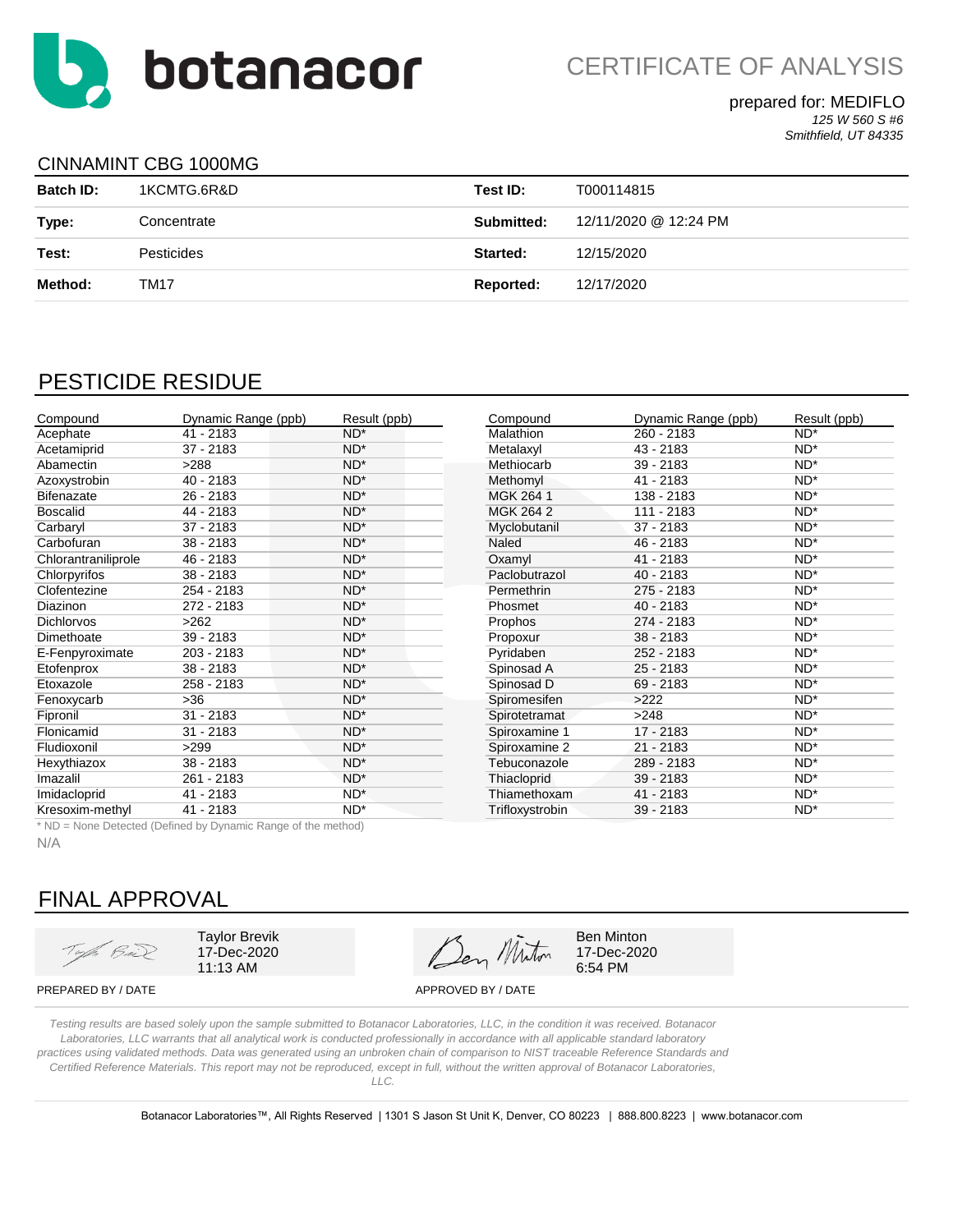

### prepared for: MEDIFLO *125 W 560 S #6*

*Smithfield, UT 84335*

## CINNAMINT CBG 1000MG

| <b>Batch ID:</b> | IKCMTG.6    | Test ID:         | T000118971            |
|------------------|-------------|------------------|-----------------------|
| Type:            | Concentrate | Submitted:       | 01/13/2021 @ 01:18 PM |
| Test:            | Terpenes    | Started:         | 1/14/2021             |
| Method:          | TM22        | <b>Reported:</b> | 1/15/2021             |

## TERPENE PROFILE



# FINAL APPROVAL



Michele Gagnon 15-Jan-2021 1:04 PM

Greg Zimpfer 15-Jan-2021 3:34 PM

### PREPARED BY / DATE APPROVED BY / DATE

*Testing results are based solely upon the sample submitted to Botanacor Laboratories, LLC. Botanacor Laboratories, LLC warrants that all analytical work is conducted professionally in accordance with all applicable standard laboratory practices using validated methods. Data was generated using an unbroken chain of comparison to NIST traceable Reference Standards and Certified Reference Materials. This report may not be reproduced, except in full, without the written approval of Botanacor Laboratories, LLC. ISO/IEC 17025:2005 Accredited A2LA Certificate Number 4329.02*



Botanacor Laboratories™, All Rights Reserved | 1301 S Jason St Unit K, Denver, CO 80223 | 888.800.8223 | www.botanacor.com